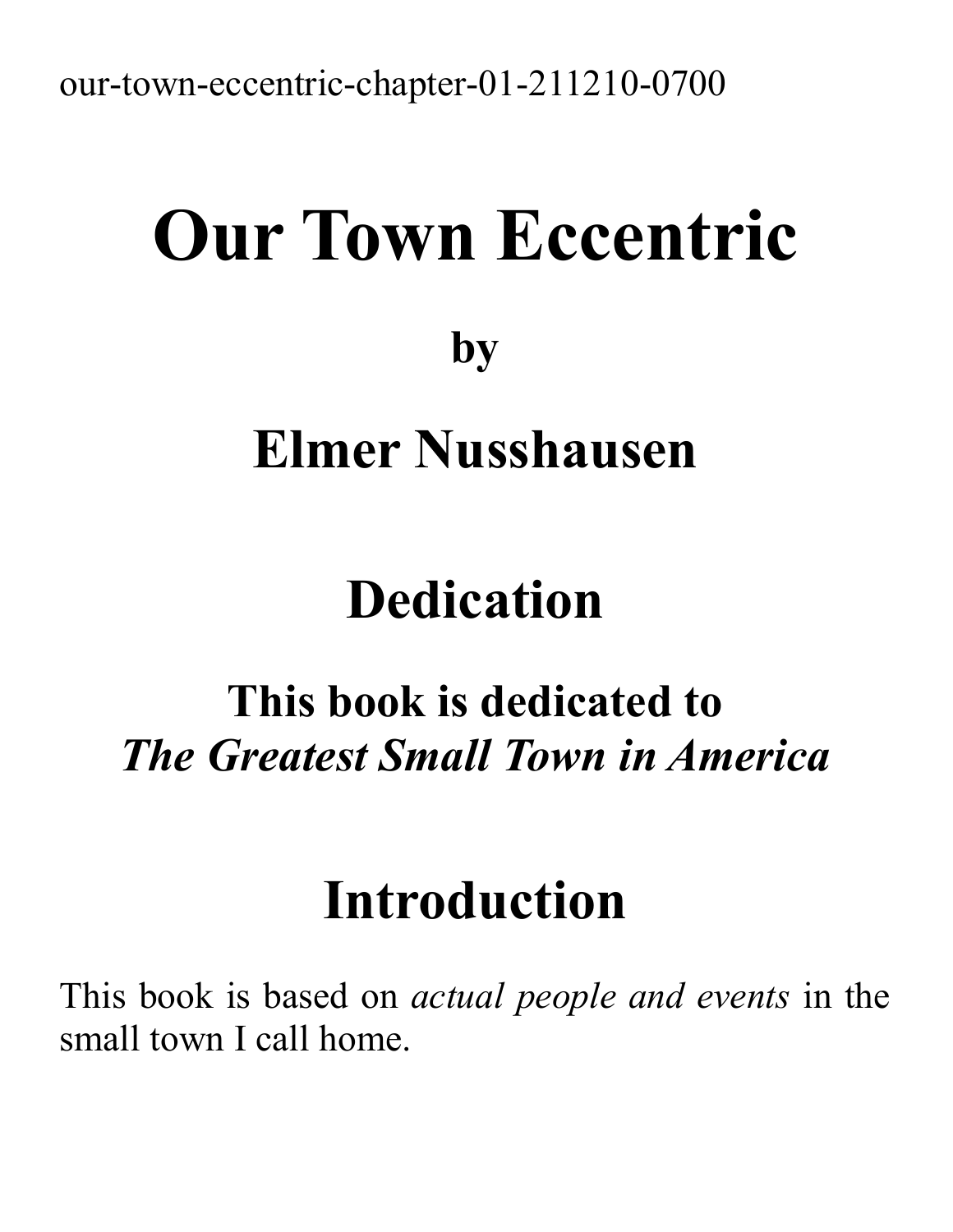Some names have been changed to protect *both* the innocent and the not so innocent.

Some events have been slightly fictionalized. So take them with a grain of salt. (Better yet, with a *pound* of salt.)

Nonetheless, friends and neighbors will recognize themselves. And *get the joke.*

### **Chapter One**

Don't fret about it. No reason to hang your head in shame. (*Shake* your head? That's okay.)

Or move away. Won't do any good.

*Every* town has one:

#### *The town eccentric!*

We sure as tootin' got one here. All of us have spotted him at least once: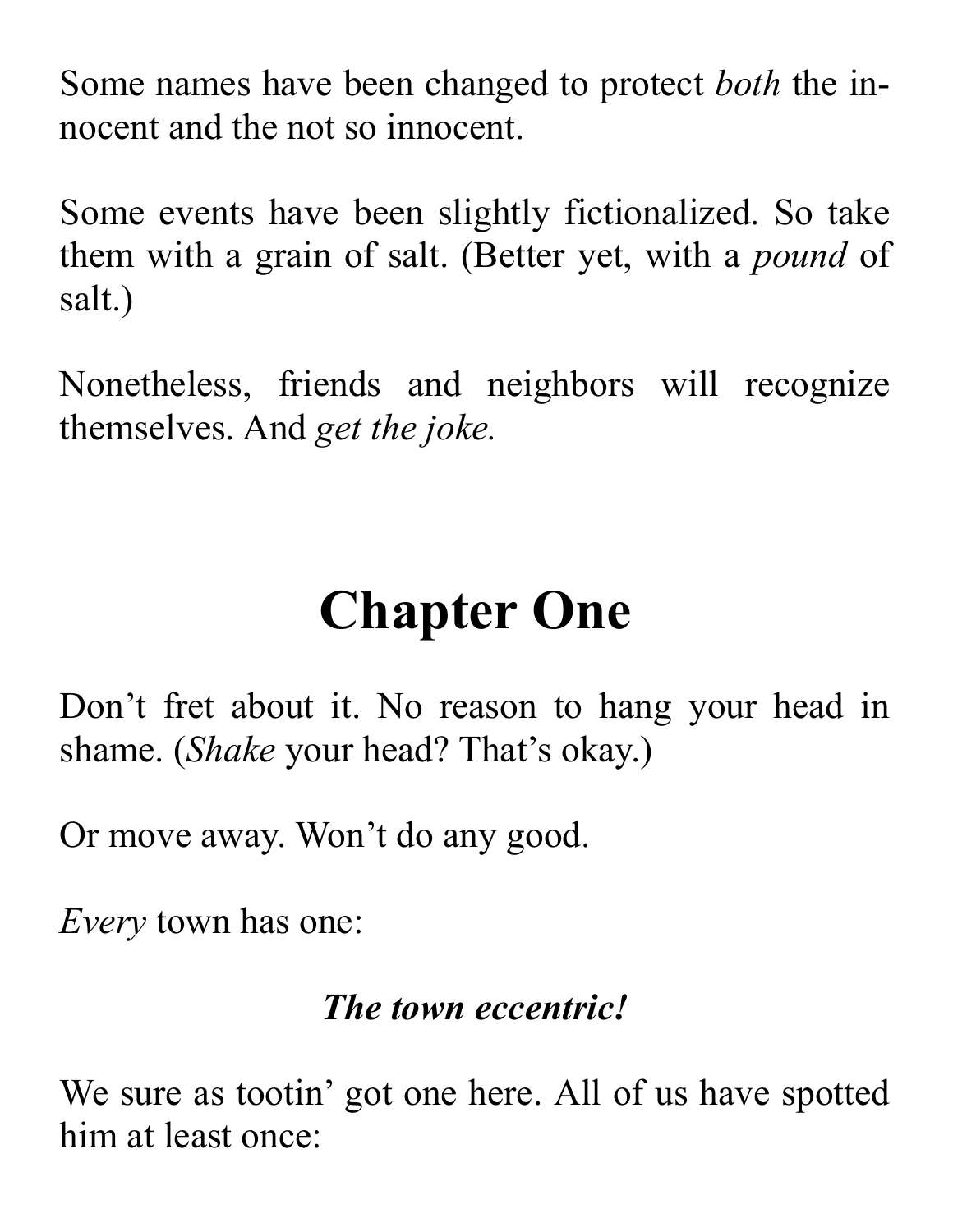*Mozying around town. And on the nature trail. Even hikes on the spur roads. (Don't mind that as much. Away from folks. Too bad he doesn't keep going. To the next county. Or the next state. Or the next country.)*

Pity the poor shopkeepers! Barges in. No invite. *Peppers the poor devils with dumb jokes!*

Doesn't buy much. Not enough to justify the misery. I'd throw him out. Maybe call the police. It'd serve him right.

Heard rumors about him. Wild things. Adventures overseas. Interpol. Money laundering. Gun running. International terrorism. Witnesses disappearing without a trace. Luxury hotels. Hot women.

Heard rumors about other folks, too. Just as wild. Wife -swapping parties. Blackmail You name it!

The problem was plain and simple:

*His dumb jokes were driving folks nuts!*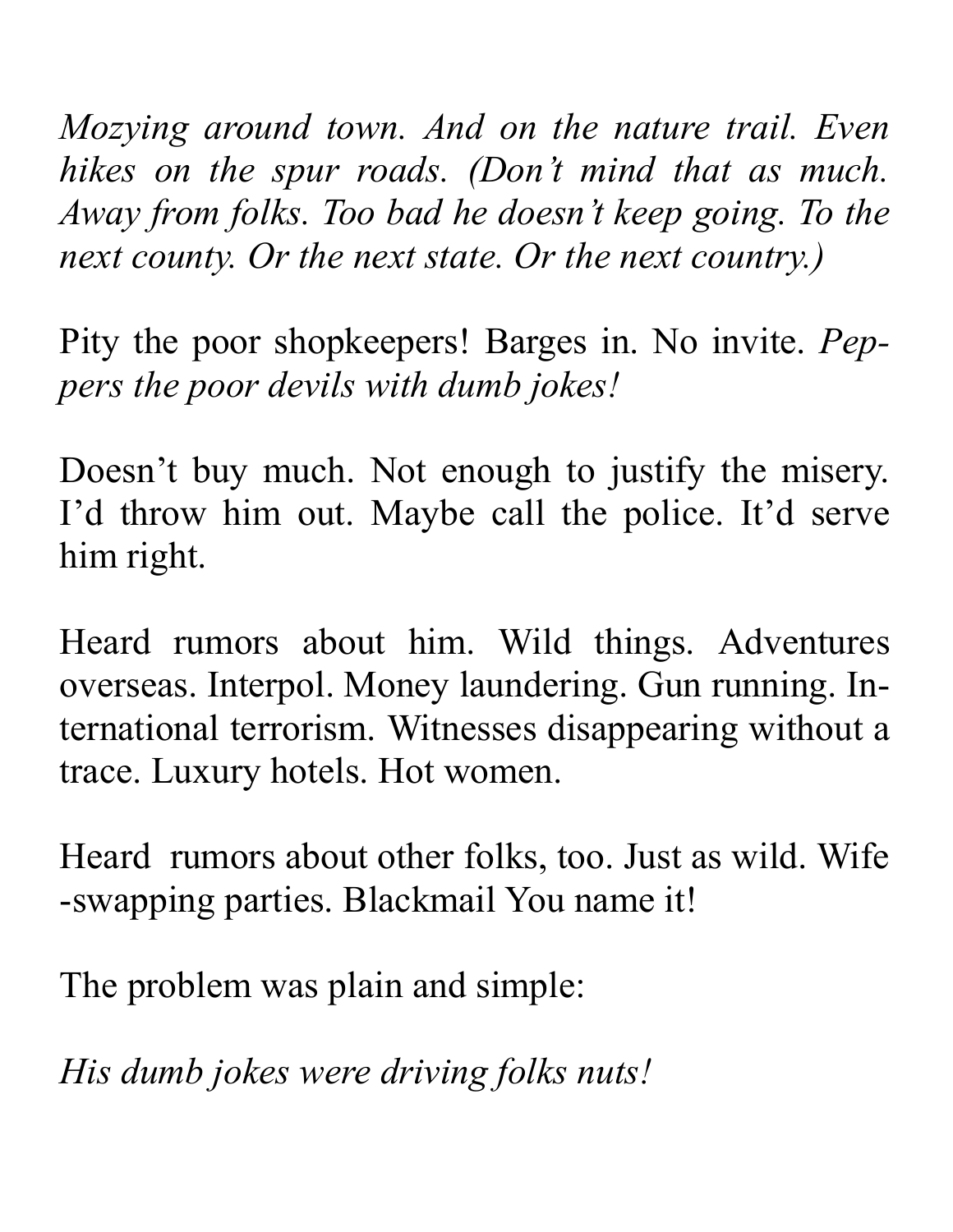So some concerned citizens did their civic duty. Formed a committee to deal with this menace to society. Talked with townsfolk. Said he might hurt tourism. They just shrugged it off.

Our committee's name:

#### **Freedom Champion Committee (FCC)**

I was one of the first members. Ain't rich. But it was for a good cause!

First thing we did was go to the sheriff.

Sheriff: "No law was broken."

Then we went to a lawyer.

Lawyer: "Not actionable."

Then we went to the looney bin.

Looney bin: "No way! We'd have to hire more staff!"

Then we went to the ministers.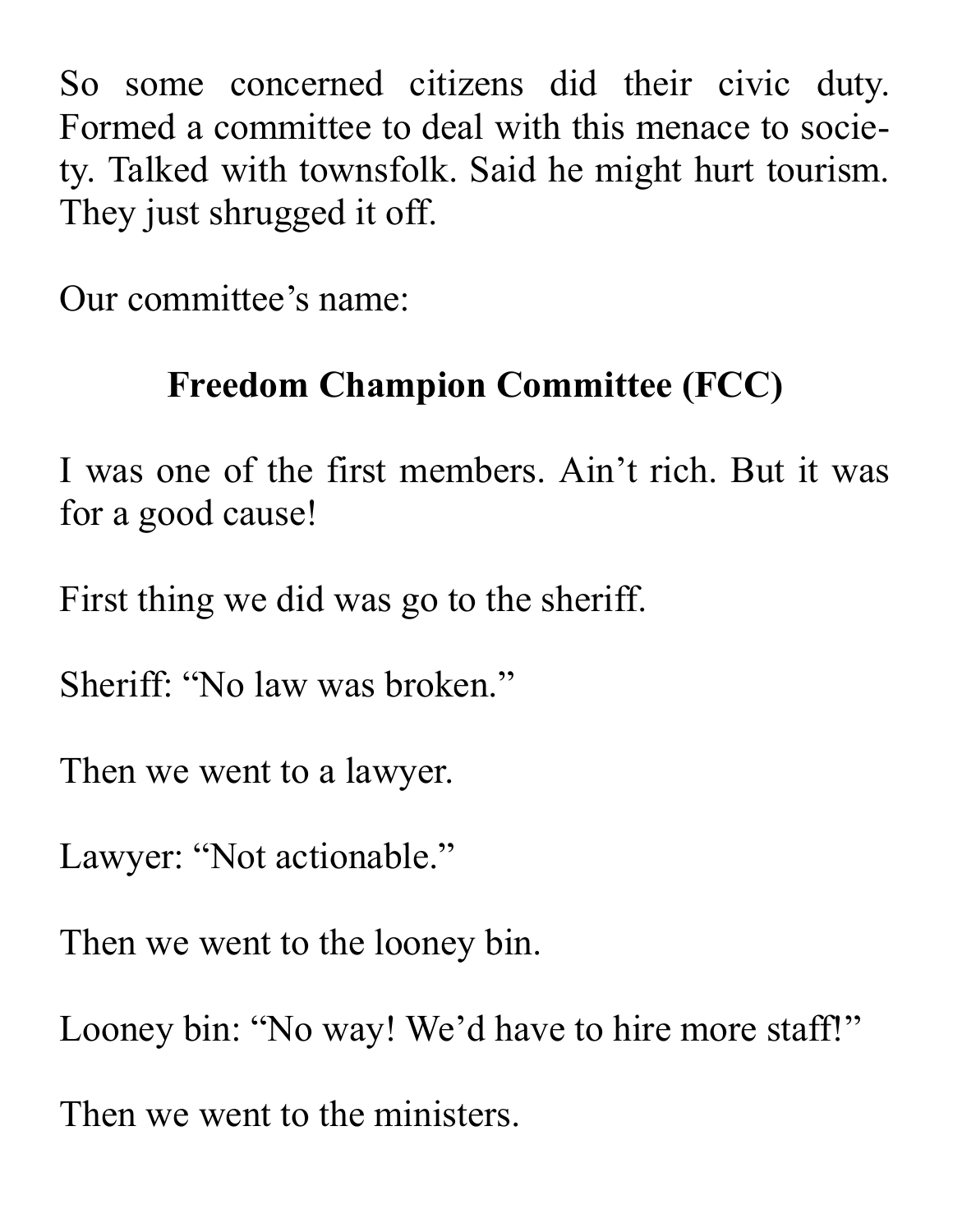Ministers: "Pray for him."

Then we went to a whole slew of *state government* offices.

State government offices: "Not our department."

Didn't go to the feds. (Everybody knows the *federal government* don't work no more. It's *dysfunctional.*)

Then somebody came up with an idea:

#### *Give a howler to his kinsfolk.*

Worth a shot. Gave it a try.

Easier said than done!

Probably hiding out somewhere…going by another moniker…far away. Or dead. Suicide, I'd reckoned. Couldn't say I'd blamed 'em. Better off dead.

What to do next? We had to do *something.*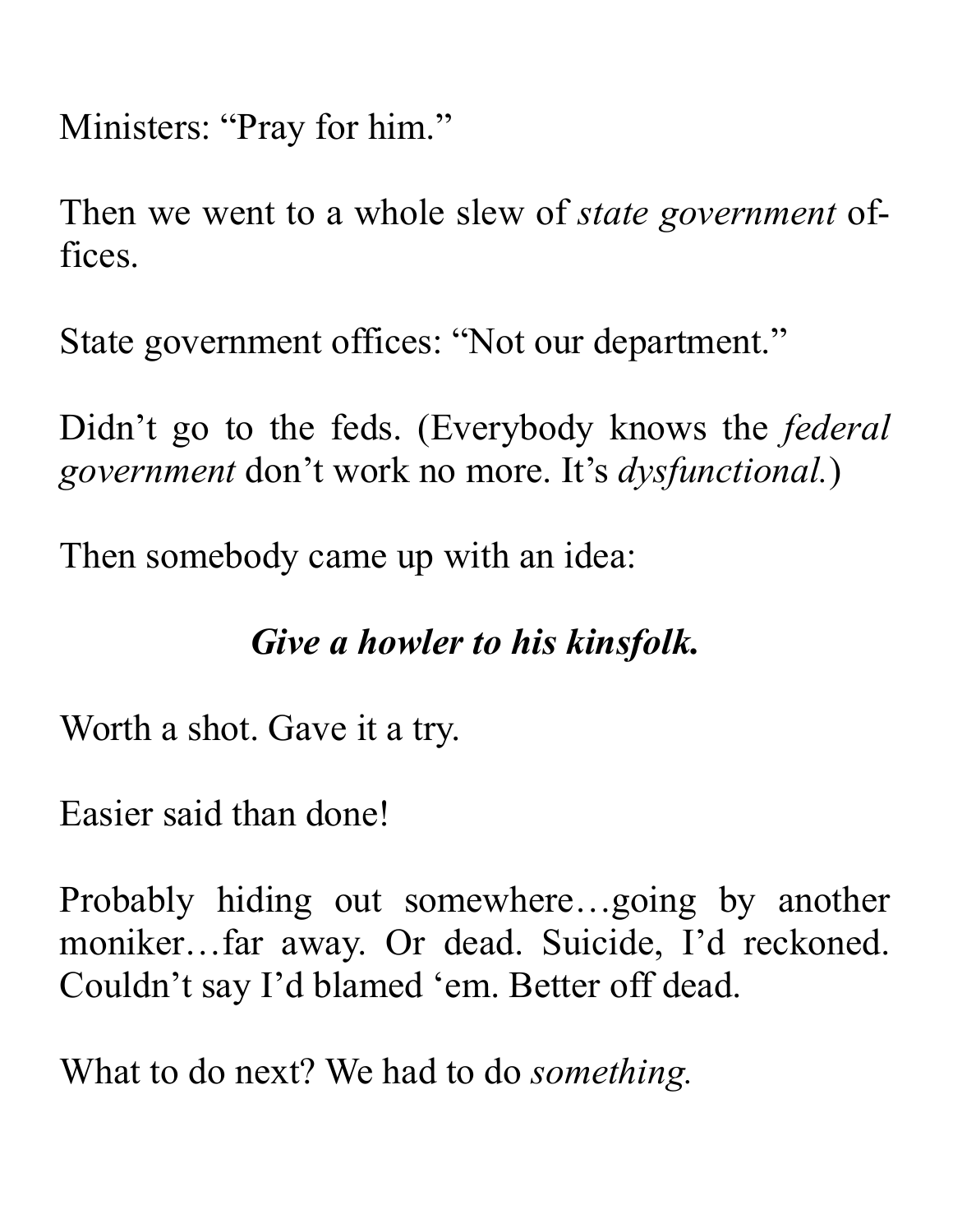#### **The whole town might wind up in the looney bin!**

Couldn't afford that. Taxes were bad enough already.

We were starting to get worried. Then lady luck smiled on us. Just proves it. *The Lord works in mysterious ways*!

#### *Out of the blue somebody came to US!*

Said he was…

#### *The eccentric's EVIL TWIN BROTHER*!

Said he'd keep an eye on him. Send us reports. Wanted money. Sounded fishy. Was he legit? Or a crook?

Told him had to *prove himself!* By golly, he did just that. Gave us a copy of a "Confidential Internal Memo" from an outfit linked to his brother: *REX Inc..*

*My blood ran cold!*

There it was. Plain as day. *My own name!*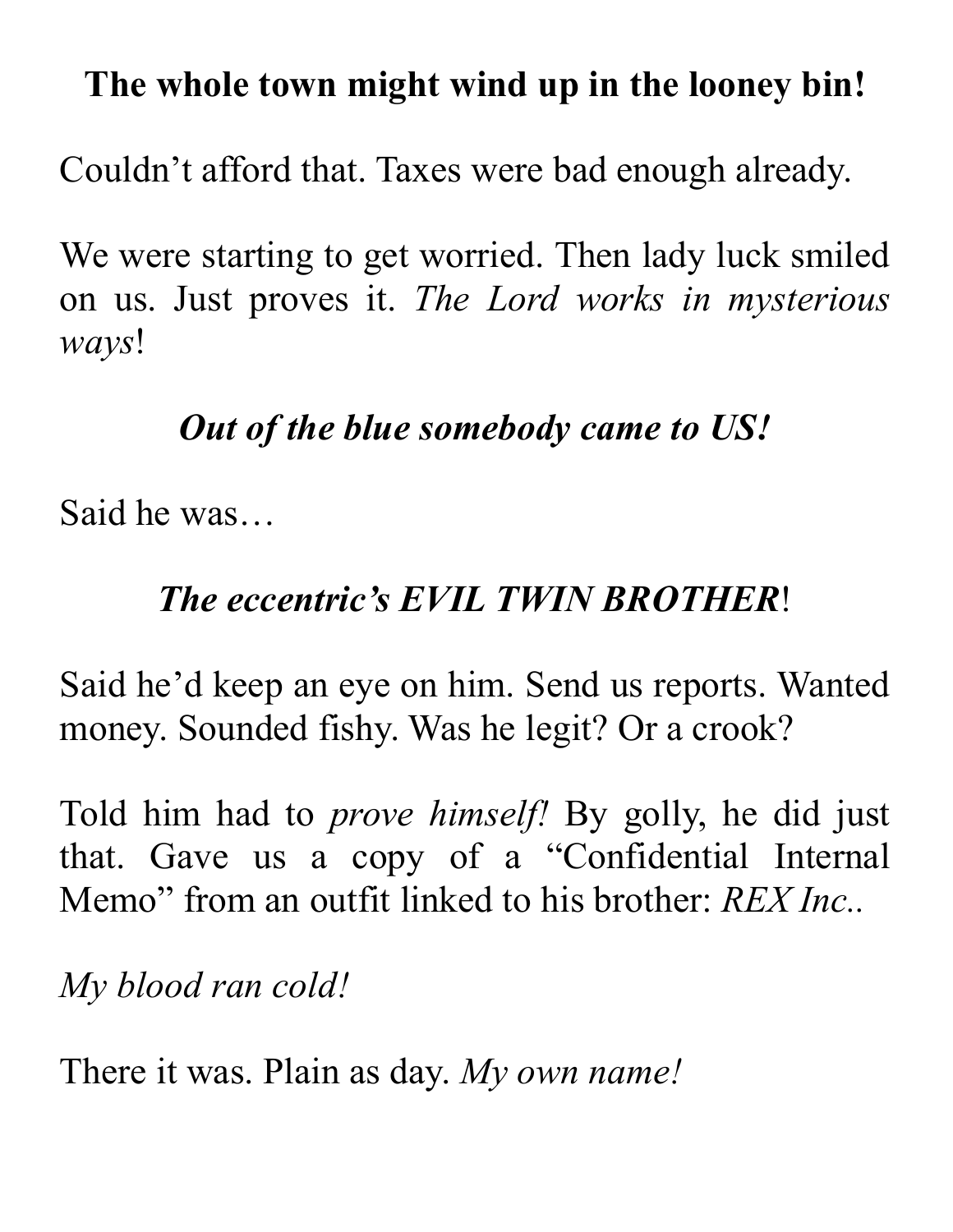Why? Was there a spy in our group?

That done it. We hired him on the spot!

They already had *their* spy. Now we had *our* spy! ("B" is too dangerous. Our wives might get the wrong idea. So we called him "Barney". Even though that ain't his real name.)

Figured we should learn how to conduct an investigation.

Read comic books. Watched James Bond movies. Enjoyed that. Especially the gals. Mighty good lookers.

But we paid the price. All that popcorn put on a pound or two. Didn't notice. Until the scale broke. Foreign junk! Didn't bother to get a new one.

But it was worth it! Learned something important.

We'd always *trusted* doctors. But there are *exceptions*. One in particular looks more and more fishy every day! Rumored to be a pal of a bigshot Italian politician named Julius.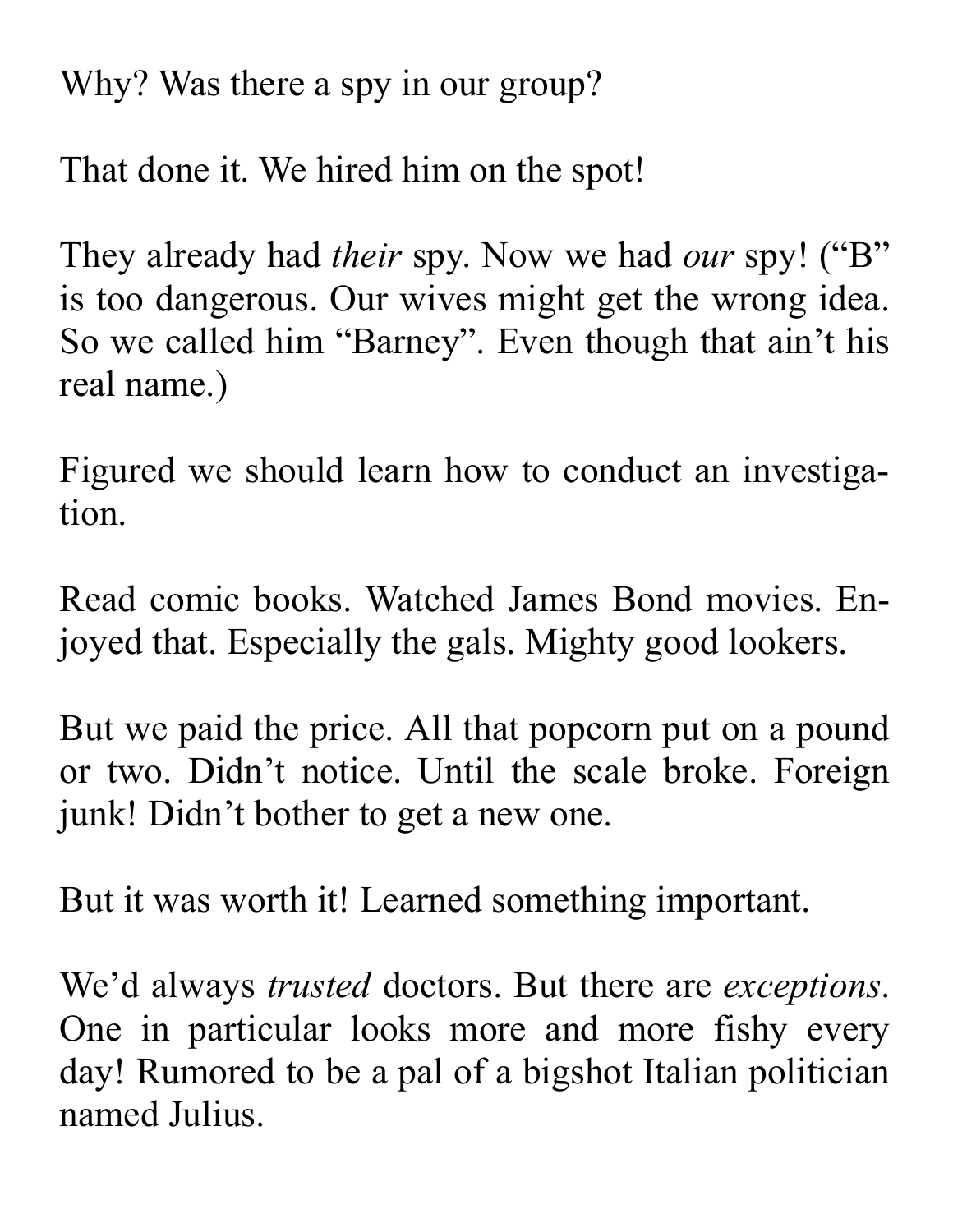If folks can't trust their *own doctors*, why should they dismiss the possibility that this newcomer's *dumb jokes* are an *experiment in psychological warfare?*

Was there a *connection* between this *psychological warfare experiment* and the *biological warfare experiment* that led to the pandemic?

Somebody had to do something! So we went to the authorities.

City wouldn't do nothing. County and state likewise. We weren't desperate enough yet to go to the feds.

What should we do next?

Reckoned we'd better trail him. Find out what he's up to. Maybe expose a *spy ring.* 

Seen him go to the post office darn near every day. Mighty suspicious! Meeting someone? Staked out the place.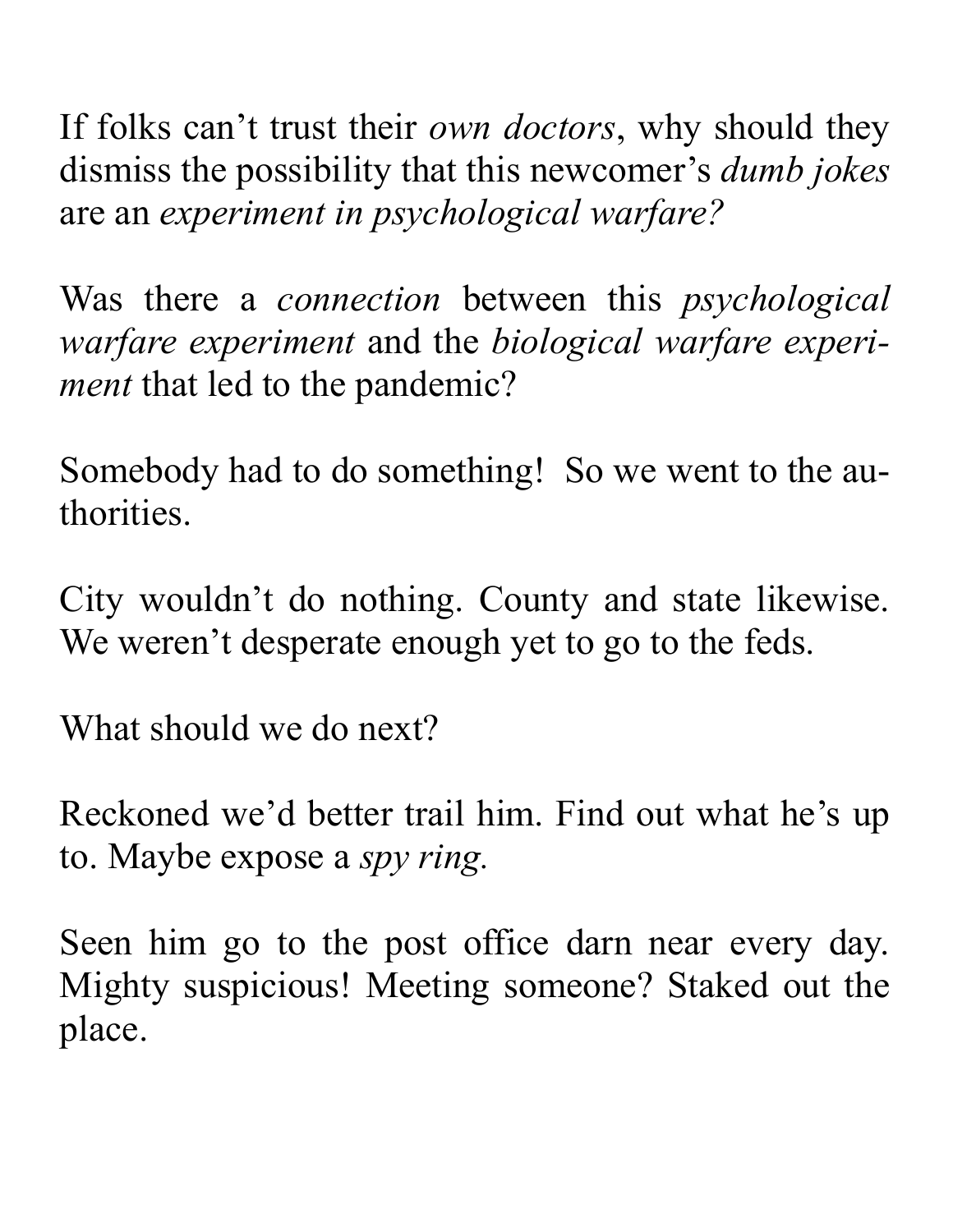Spotted him there. Telling a dumb joke. Post office lady smiled at his first two dumb jokes. Laughed at the third.

Caught him in the act! *Witnessed a psychological warfare experiment!*

Smilin' at his dumb jokes is the *first symptom*.

Laughin' the *second*.

What's the *third*? The looney bin?

The poor gal saw him almost every day. No wonder she was infected. We prayed it wasn't already too late to save her.

We'd seen enough. Drew straws. The fella who got the short straw had to go the feds.

Wrote his will. Kissed his wife good-bye. Hopped the train to Washington.

Never saw him again. Disappeared without a trace.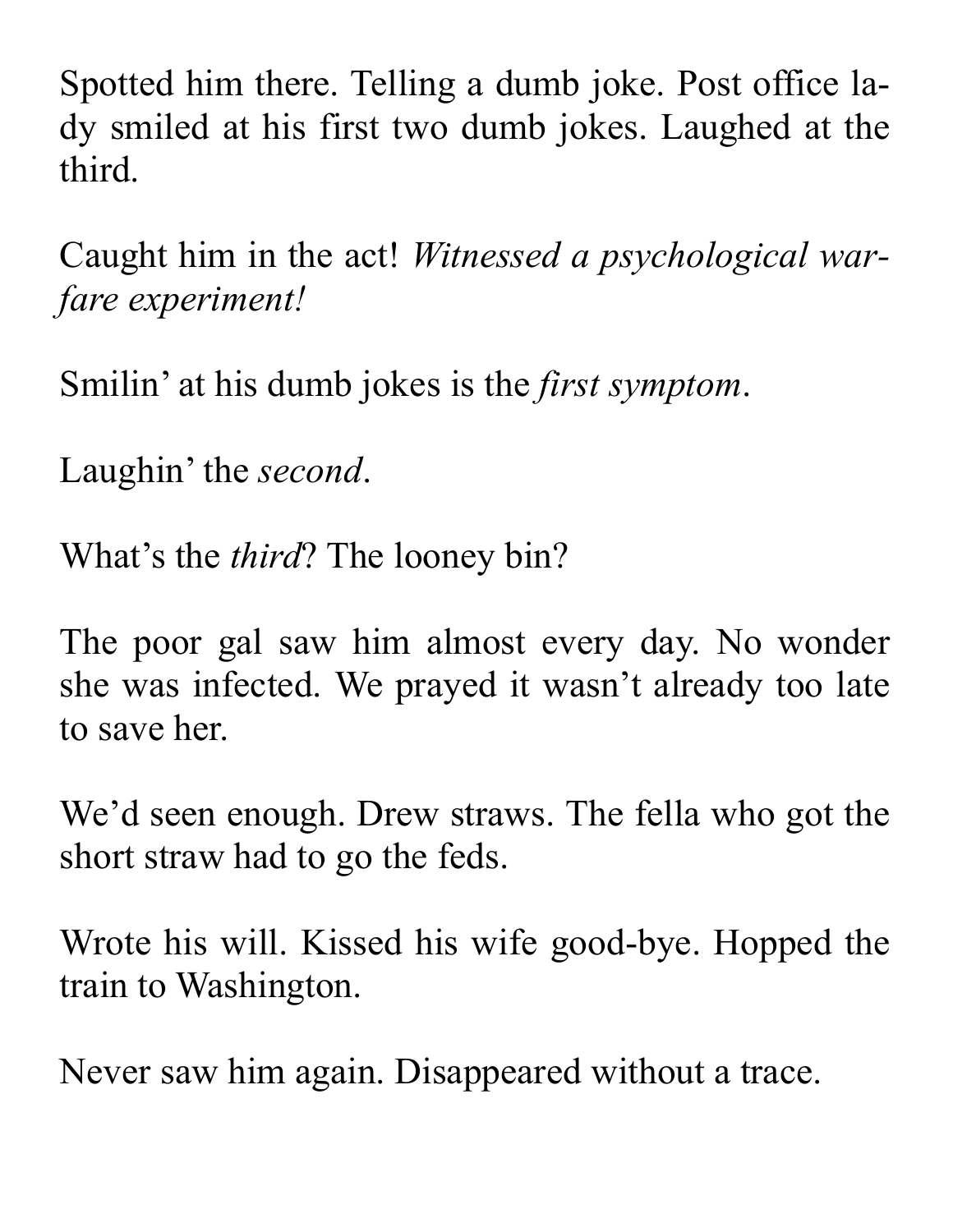Learned our lesson. Never do *that* again!

Meanwhile, Barney had sent us more of their memos. Naturally, they used codes and code names. So we had to decipher them.

**HH** was easy to figure out.  $HH =$  *Howdy, Howdy.* Common greeting in these parts. Nutcase himself often said *howdy.*

**NS** was harder to crack. But we did. **NS** = *Nice Sex*. Was this a reference to the wife-swapping rumor?

**BS** took some thinking. Obviously, **B** = *Biological.* But **S?** Fortunately, **HH** provided a clue. **S** was an abbreviation of *SS*. And *SS* was associated *war*. Therefore, **BS** = *biological warfare.*

**The fiends were indeed conducting experiments in TWO kinds of warfare! At the same time! Right here! In our town!**

Had 'em dead to rights.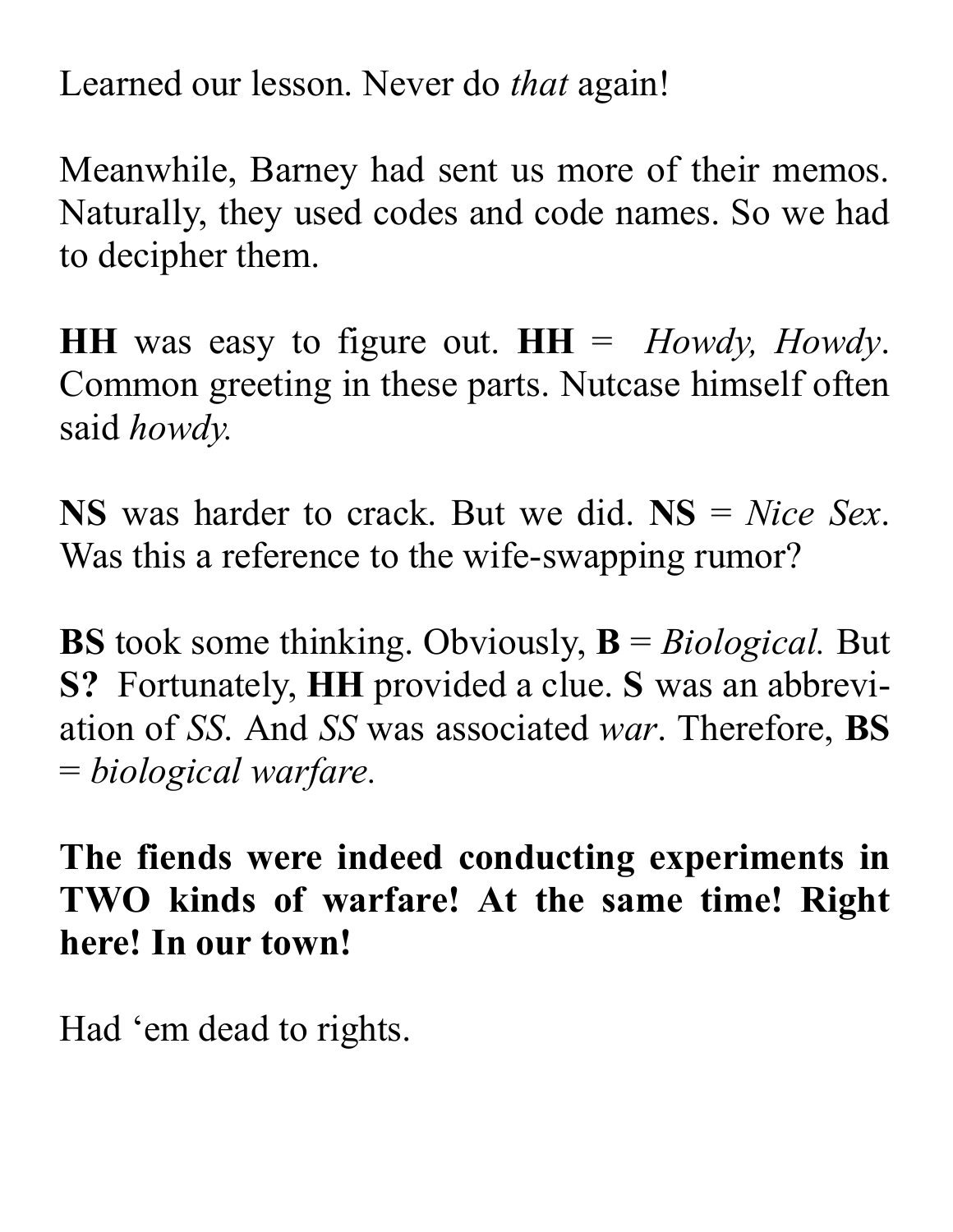Figured town and county wouldn't have enough deputies to round up the whole ring. Feds were out of the question. So we decided we'd try our luck in the state capital again.

This time we had better luck. Naturally, we got the run around at first. This took a few days. So we did some sight-seeing. Capital ain't too bad for a big city. Just too many people. Ain't natural. Livestock should outnumber people. Cause less trouble. Saw the capitol. Nice place. But too tall. Anything that tall should be put to better use. Hold grain.

Finally, we found a STATE GOVERNMENT OFFI-CIAL who listened. Quietly. Obviously, he realized the seriousness of this threat..

He made a phone call. Called in an expert in this field. A psychologist. We repeated the whole story. He listened. Quiet. Like the first fella. Then he made a phone call.

Another expert rushed over. Even faster. A psychiatrist. This time our report was recorded. Too important to trust memory or hen scratches!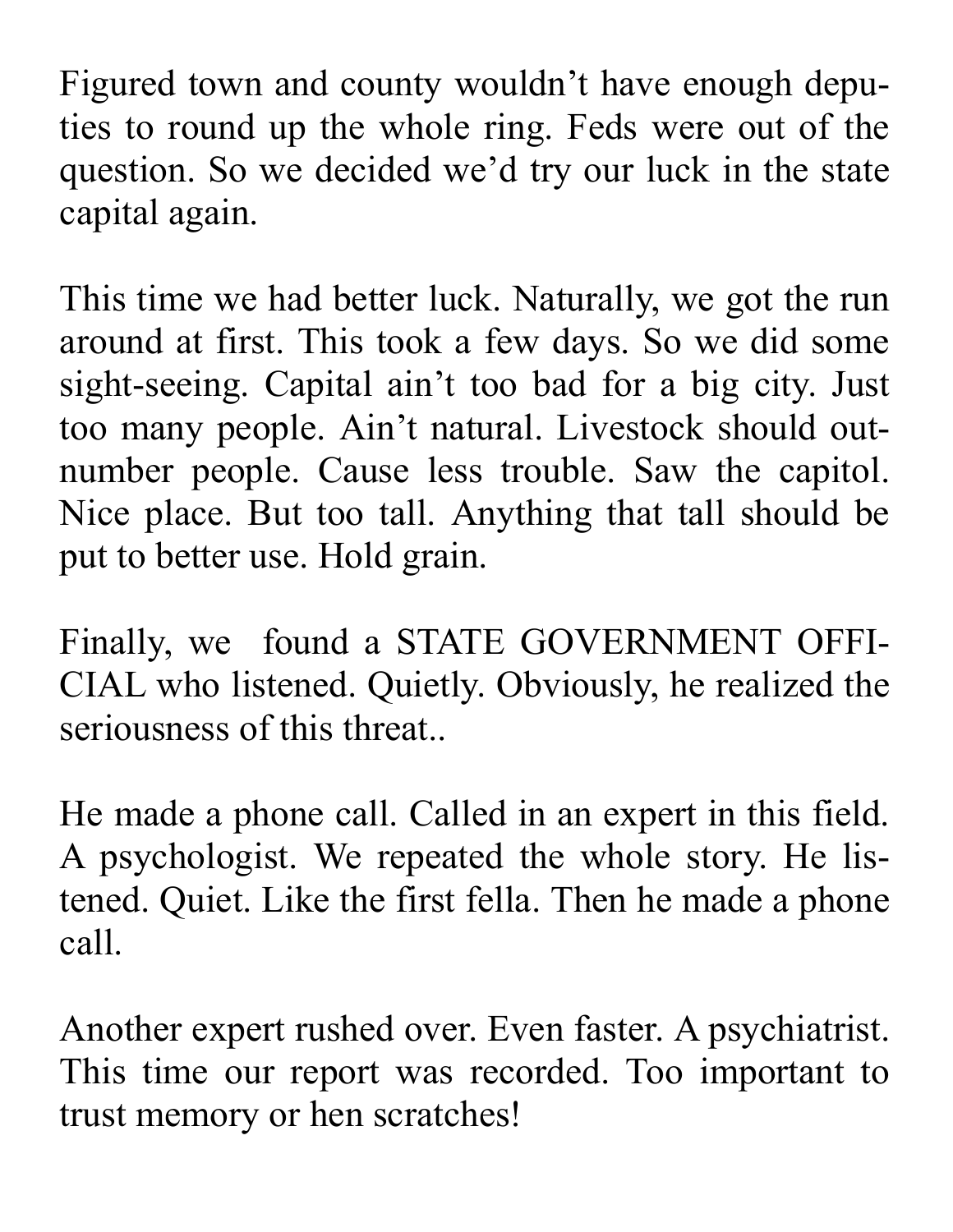The three of them conferred. Didn't understand much. Spoke expert lingo. Then they told us what to do.

*Don't tell anybody outside our group. Gather more intel. Send it to them. They'd take it from there.*

We gave them the code name **Pyscho Command**. (**PC**).

Finally! The government was involved. We were no longer completely alone.

Thank goodness our great town is located in a great state. Even though it has two big cities. Ain't no state perfect. We trust our state government. Leastwise *some*. More than *most* states. *But stay away from the feds!*

We provided a lot of extremely valuable intel! **PC** appreciated our reports. Always thanked us. Asked us to keep 'em coming.

Our fears were confirmed.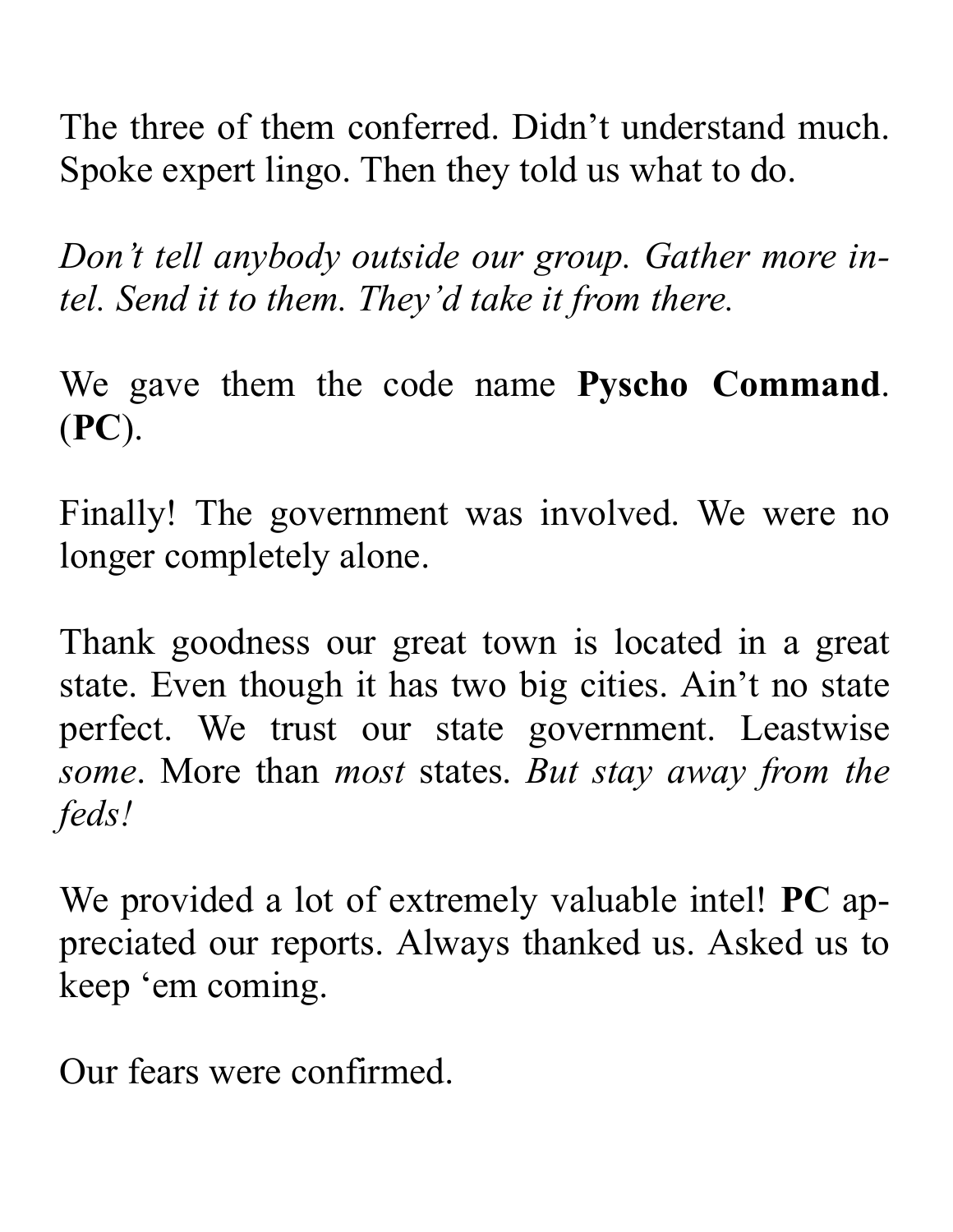#### **The fiends had established an important secret base in our county. And a local network of operatives. How many similar bases existed around the world?**

By this point we had long since stopped referring to him as "the eccentric." We nicknamed him *Nutcase.* More accurate. Easier to remember than **NC**. Might confuse that with *North Carolina.*

#### **Nutcase's exact role was unclear. But he was definitely an important figure.**

Just about every day he'd "make his rounds." Stopped at the same places. Talked to lots of people. Even dogs and cats. Came across as a friendly fella. Just a little odd. Maybe "little" ain't the right word, if you get my drift.

But just maybe…

*Some folks were cohorts.*

*Some talk was secret code.* 

*Some dogs were couriers"*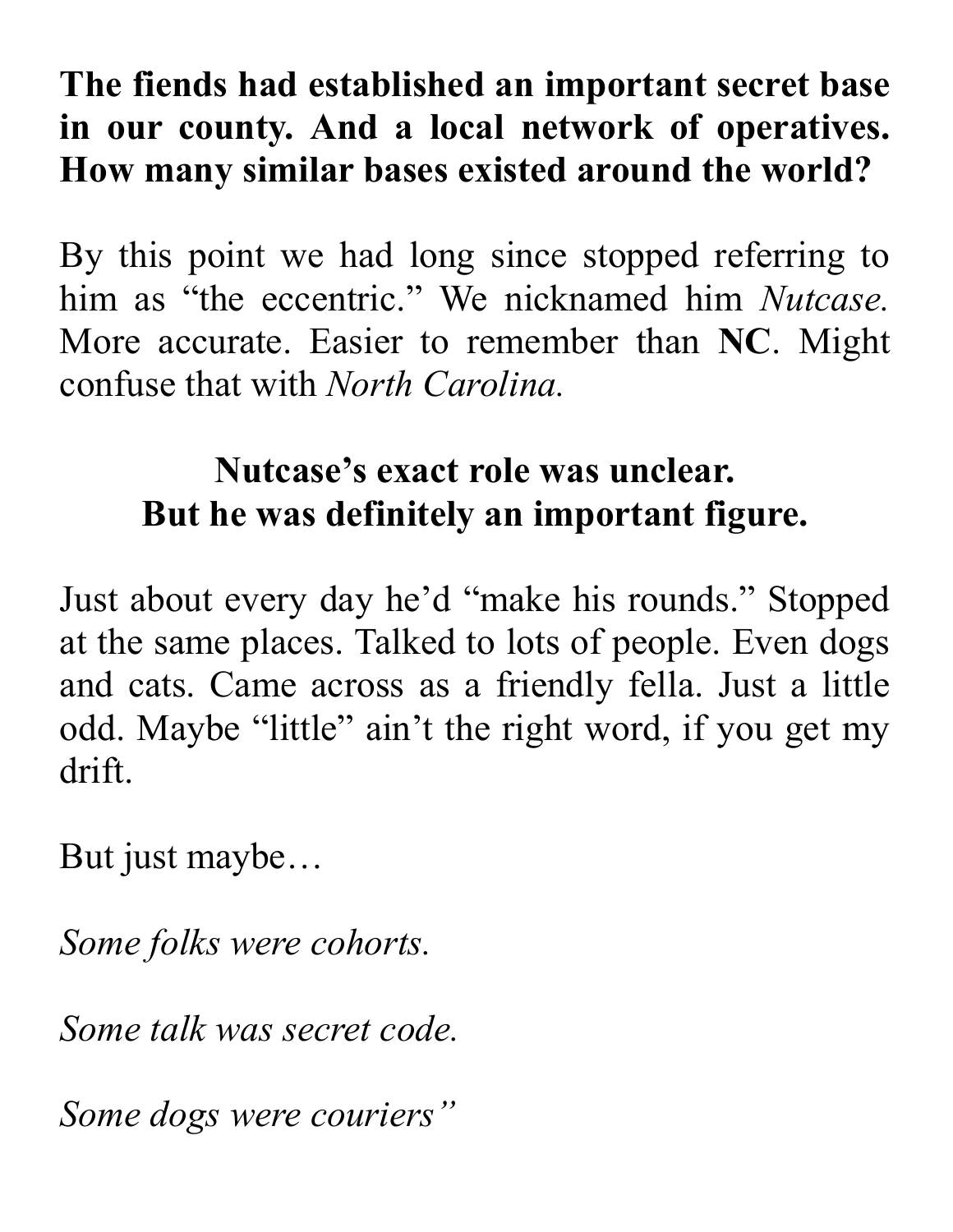Quite possible!

Just maybe…

*His canoe was actually a miniaturized u-boot!* River nearby. Could escape to South America. Liked Southerners. Sometimes he'd skip his rounds for a spell. Maybe that's where he went.

*UFOs?* His paw had worked for NASA. These days even the feds admit they exist.

Sure, this sounds extremely farfetched! But stranger things have happened. *Like people laughing at his dumb jokes!* 

One thing alarmed us most: *More and people were starting to laugh at his dumb jokes!* Obviously, they had been *infected*. This scourge was *spreading!* At the *same time* as the *other* pandemic!

What was the connection between the two?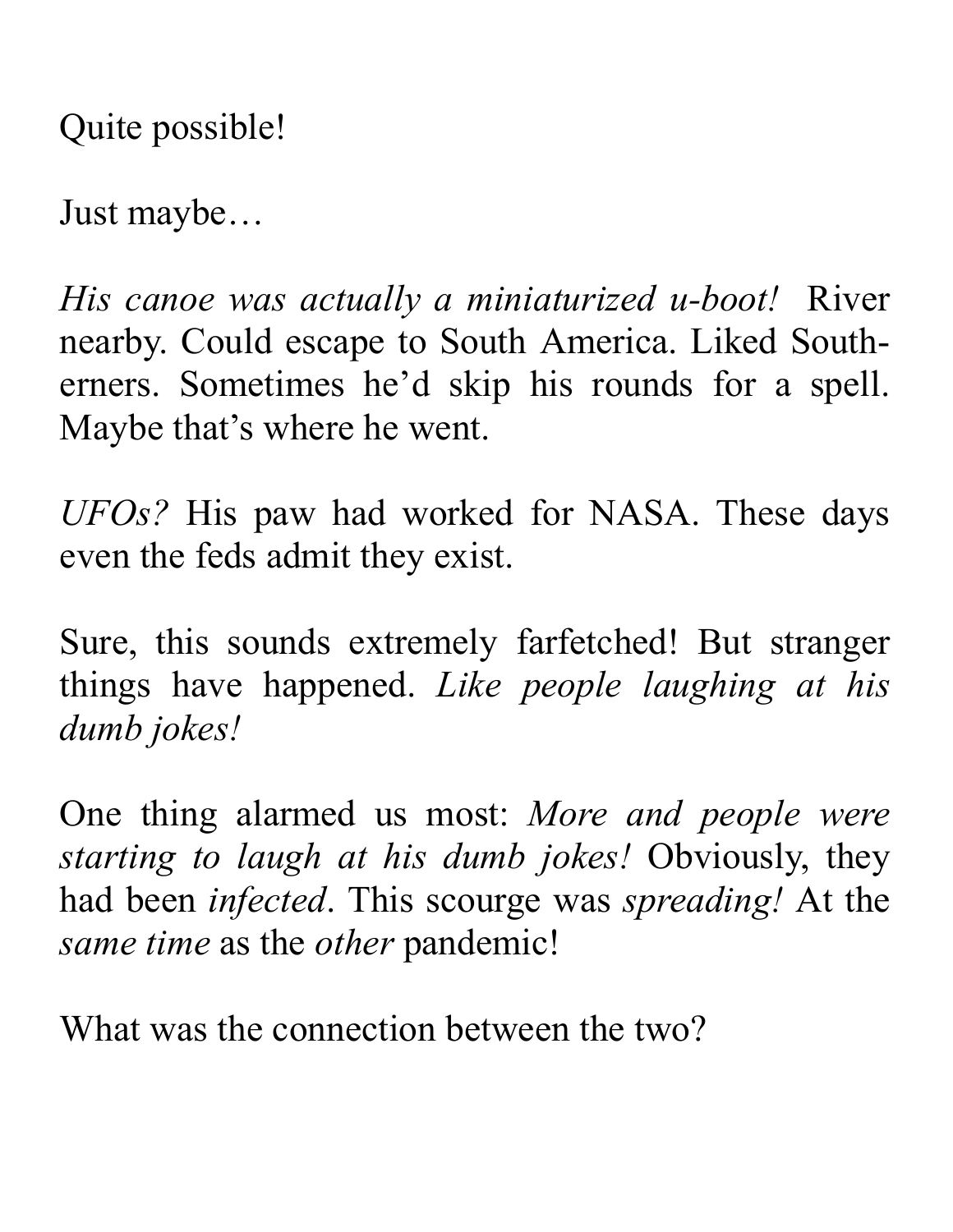Had their evil genius scientists bioengineered a combo weapon? The equivalent of a Bio-Pyscho "V3"? They'd had plenty of time since 1945.

On the one hand, that seemed *highly* unlikely.

But on the other hand, the pandemic involved a *manmade virus* created by *grafting*.

*And it's NOT as UNLIKELY as lots of folks laughing at his dumb jokes!* 

That Sirlock fella said if everything else gets ruled out what's left over is likely right. Made sense.

Think about it:.

#### **The world's gone NUTS! Accident or intentional?**

Maybe we were getting a bit paranoid, but we had to ask ourselves:

**Had these fiends wrecked our state government, too?**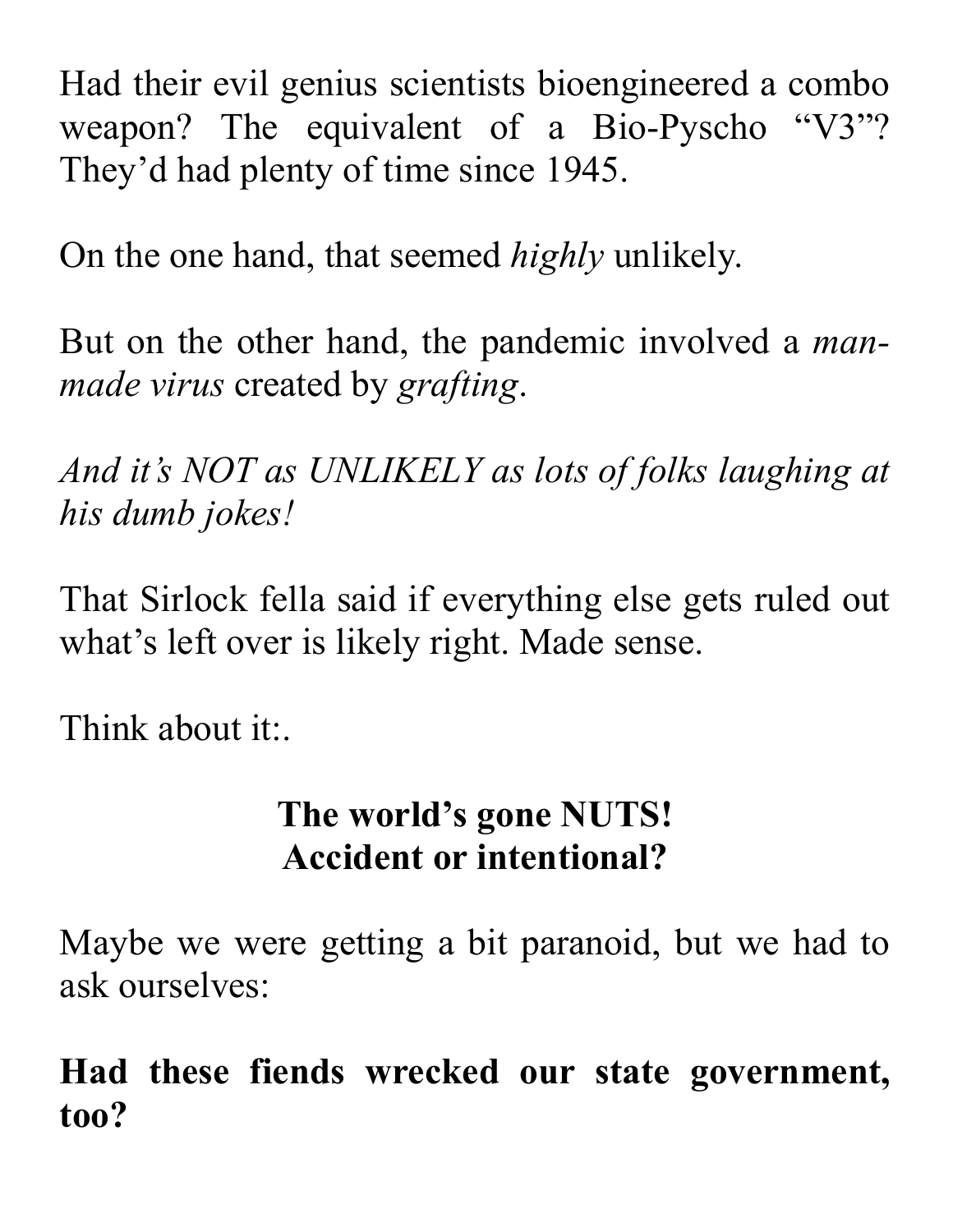#### **Made sense that SOMEBODY wrecked the FED-ERAL government FIRST. Big Government = Big Idiots.**

Ain't out of the question.

We asked ourselves:

**Why did** *our* **town suffer more from the** *dumb jokes* **than it did from the** *pandemic***? Everywhere else it was the** *opposite***.** 

The answer was obvious:

**Our town was the point of origin. The "Wuhan" of the** *dumb joke epidemic***. An epidemic that would soon spread throughout the whole world!** *Unless we stopped it!*

So we went to the capital for a second face-to-face meeting with **PC**.

For security reasons this meeting was held in the state regional center. Made sense they'd center psychologi